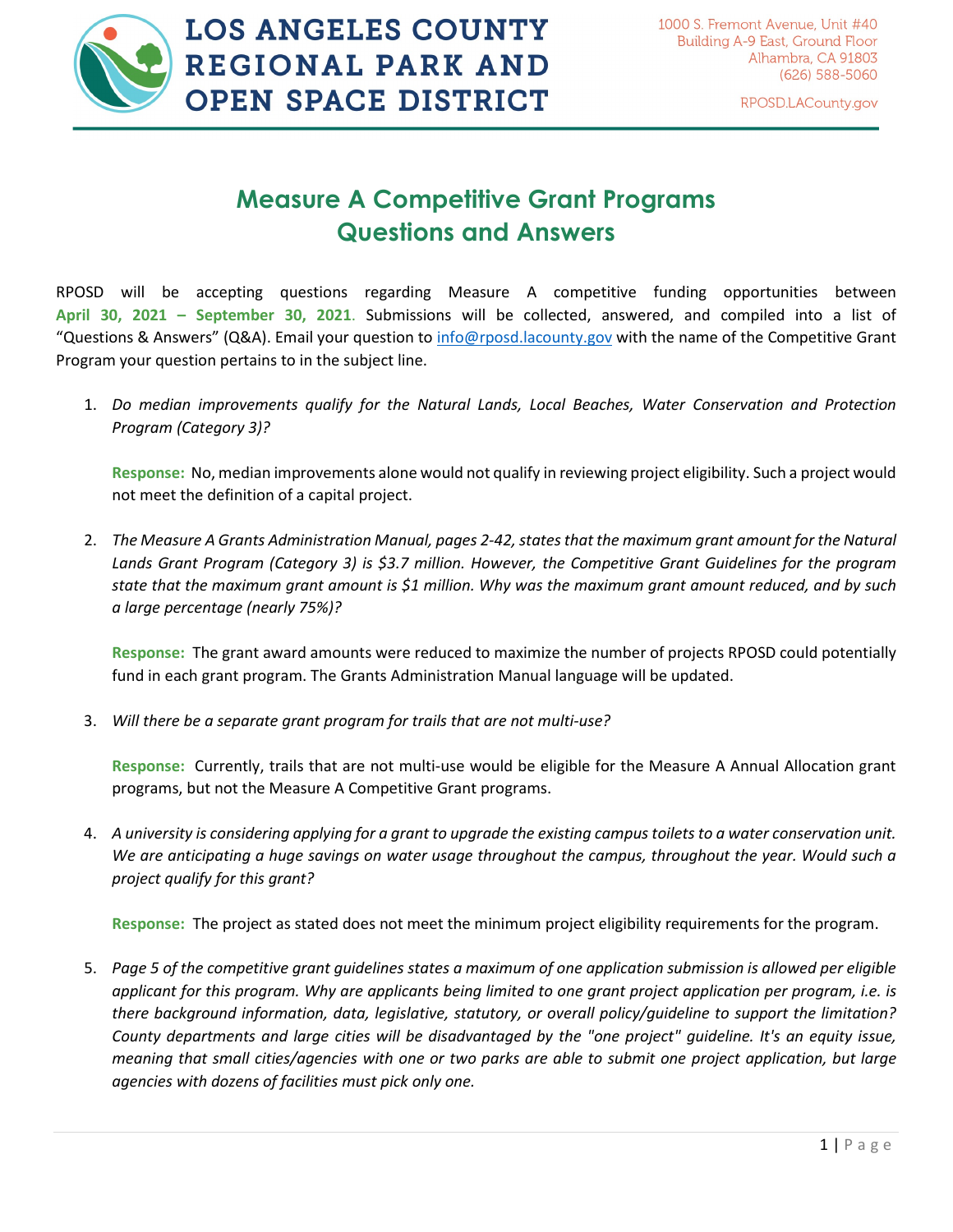**Response:** The structure of Measure A is addressing equity issues when it comes to the various funding categories, the Technical Assistance Program, and the 30% set aside of funding for High or Very High Need Study Areas. The maximum number of applications per applicant is being limited to provide a level of fairness for small and large agencies. However, County and large cities identified in the Park Needs Assessment (PNA) with 2 or more study areas are considered different eligible applicants for the purposes of this grant application.

**Revised Response:** The structure of Measure A is addressing equity issues when it comes to the various funding categories, the Technical Assistance Program, and the 30% set aside of funding for High or Very High Need Study Areas. The maximum number of applications per applicant is being limited to provide a level of fairness for small and large agencies. However, different LA County departments (Parks and Recreation, Beaches and Harbors, Public Works, etc.) and departments of Large Cities are considered different eligible applicants for purposes of these grant programs. Large Cities are defined as having 100 or more parks as listed on their park inventory data in the LA Parks Portal.

6. *Are different County Departments considered different eligible applicants? (For example, Dept. of Parks and Dept. of Beaches and Harbors.)*

**Response:** Yes, different County or large city departments are considered different eligible applicants.

7. *If the community engagement isn't done by the time of the grant application submission, but the plan for the engagement is presented in the application, is the application less competitive (less likely to be awarded?).*

**Response:** Community Outreach and Engagement is highly recommended before submission of the application and throughout project implementation but lack of completion at the time of application submission is unlikely to make an application more or less competitive.

8. *How long do you need to finalize an acquisition once the grant term begins?*

**Response:** The applicant will determine the time needed based the information entered into their project timeline in the application.

9. *Are MUGAs allowed?*

**Response:** No, RPOSD requires a Deed Restriction to be recorded on the real property acquired/developed with Measure A funds.

10. *Are projects that are not yet defined as public parks (but are in process) eligible?*

**Response:** RPOSD needs more information on the proposed project to provide a response.

11. *Are recreational facilities centered on arts and culture as recreation eligible?*

**Response:** RPOSD needs more information on the proposed project to provide a response.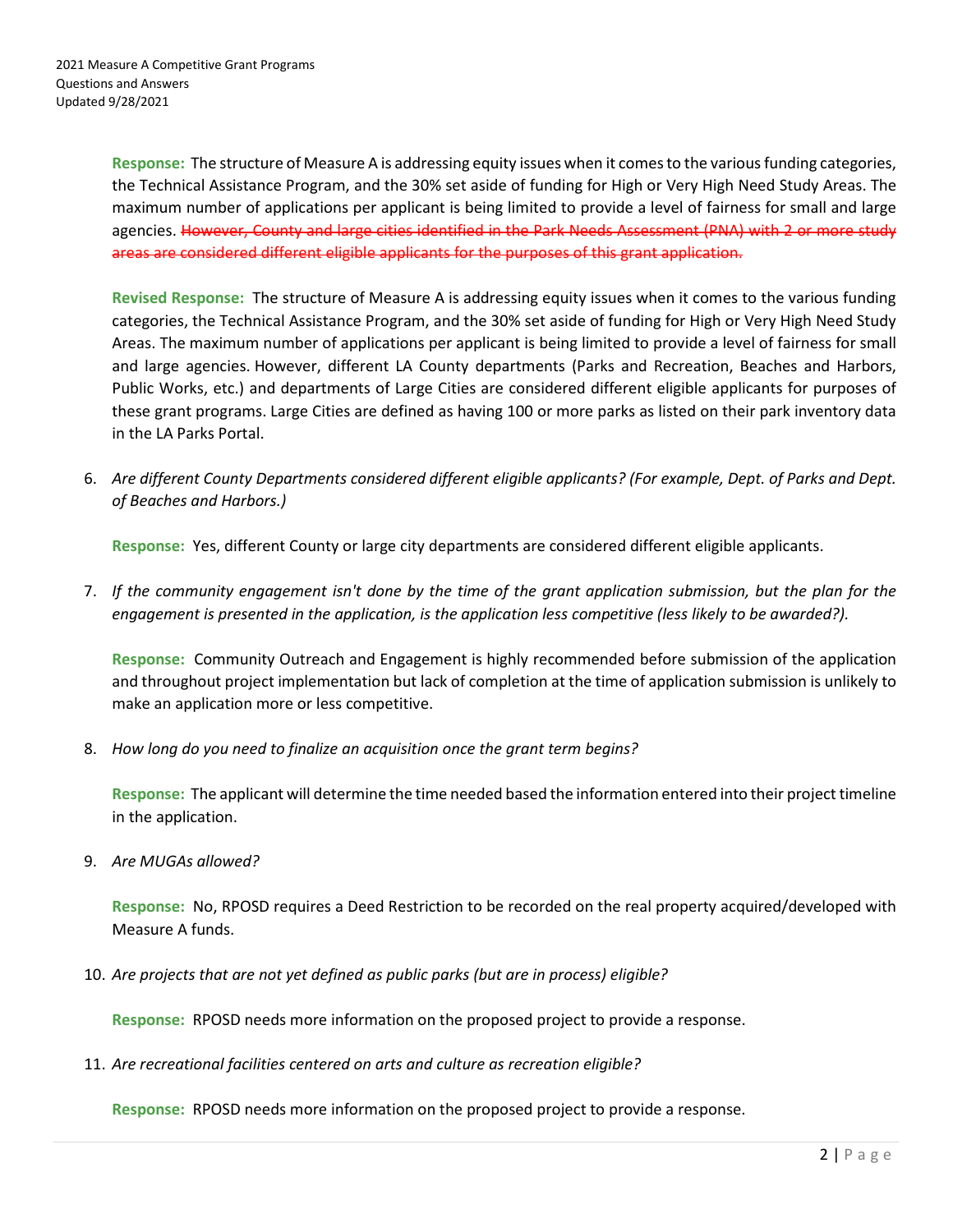12. *Are you allowing zoom meetings for community engagement? Will they be treated equally than in person meetings?*

**Response:** Yes, RPOSD will allow virtual meetings for community engagement, if public health considerations do not allow for in-person meetings. Such virtual meetings would be treated equal to in-person meetings.

13. *As a nonprofit, would I be eligible for protecting/expanding community gardens?*

**Response:** Please refer to the grant program guidelines for nonprofit agency eligibility requirements and project eligibility requirements.

14. *Can a City and a nonprofit apply for different components of the same project?*

**Response:** RPOSD encourages applicants to apply for different projects, not different components of the same project.

15. *Can an organization apply if they have other outstanding grants?*

**Response:** An organization can apply assuming they meet the agency eligibility requirements and are in Good Standing with RPOSD.

16. *Can a lease be renewed every term (30 days)? Most leases are not in perpetuity.*

**Response:** Projects performed on land not owned by the applicant must have an agreement with the landowner that allows the land to operated and maintained as parkland in perpetuity and must record a Deed Restriction on the property.

17. *Can nonprofits apply?*

**Response:** Yes, but review the applicant eligibility requirements in the guidelines documents to ensure your agency meets all the nonprofit organization requirements.

18. *Can two applications be submitted for the same project. One for Trails and one for Acquisition?*

**Response:** No, one application is allowed per project.

19. *Can the funding be used to reimburse an applicant for a previous acquisition?*

**Response:** No, funding cannot be used to reimburse an applicant for a previous acquisition.

20. *Can we apply if the organization is in "bad standing?"*

**Response:** No, the organization must be in Good Standing with RPOSD to apply.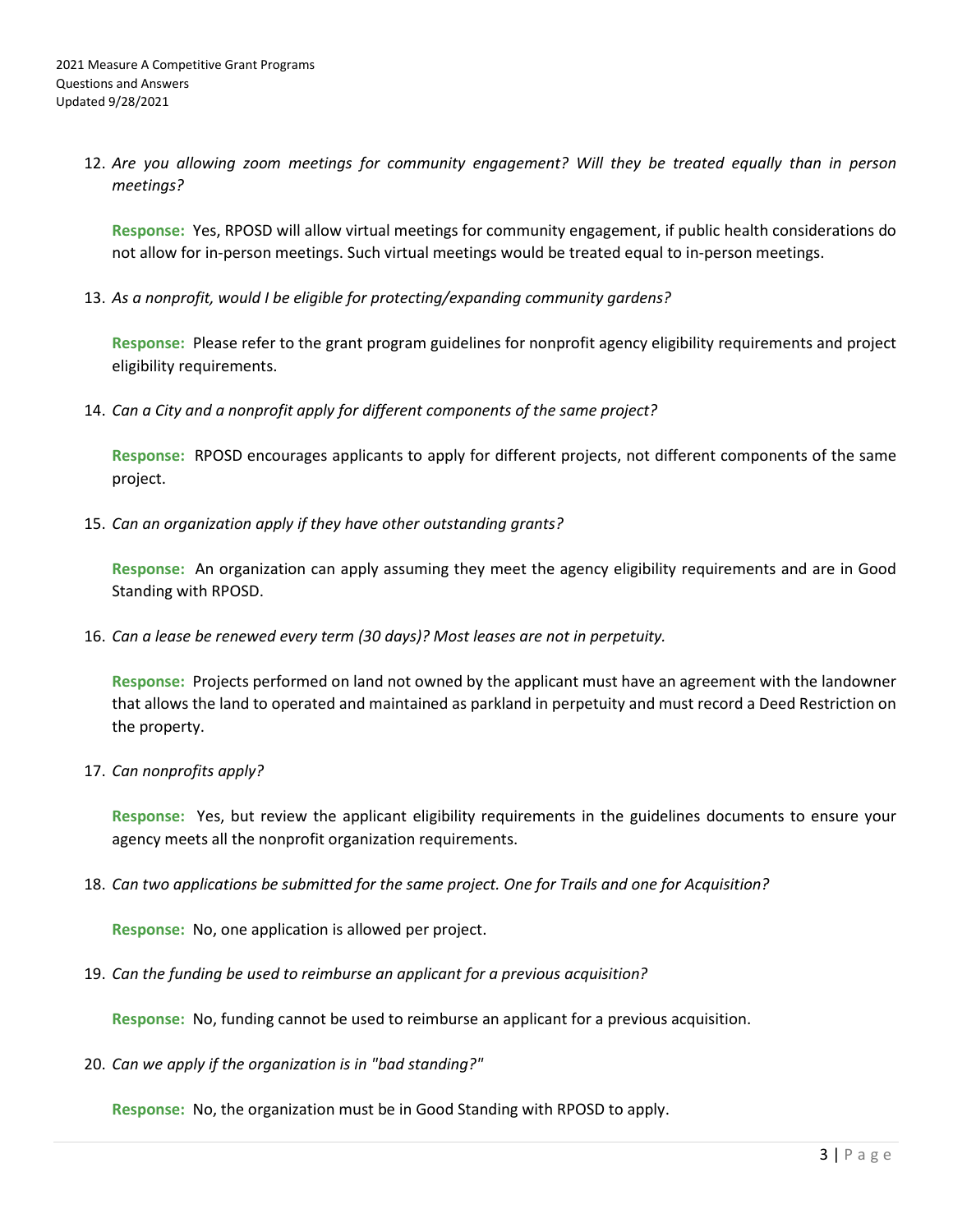21. Can you clarify if you will grant for less than what was requested?

**Response:** RPOSD shall fully fund awarded applications in the amount of the request.

22. *Can the funds be used to build infrastructure (community center) if the project involves a City owned property (skatepark) that is still in process of becoming an official park? Would this be submitted as a joint application between the nonprofit applicant and the city or would city involvement/consultation be considered a part of community engagement?*

**Response:** Although partnerships are encouraged, RPOSD is not accepting joint applications. An eligible agency would need to be selected as the applicant for the application.

23. *Do you have to represent an organization, or can you submit a proposal as an independent resident? If this isn't the appropriate program, where can I propose a request for park development in my neighborhood?*

**Response:** The RPOSD funding opportunities are not available to independent residents. Please review the Grants Management System Registration and Eligibility section of the Competitive Grant Program Guidelines documents for additional information on eligible applicants. Please contact your City's park agency if in a City or LA County Parks and Recreation if in an unincorporated area.

24. *Does each staff member need to register for GMS separately, or should we use one organization-wide login?*

**Response:** It is recommended that each staff member have their own unique login into the Grants Management System.

25. *Does it help to have more than 2 community engagement meetings for more points?*

**Response:** Please review the evaluation criteria and scoring rubric for the competitive grant program you will be applying for.

26. *Does regional mean it's impacting multiple cities?* 

**Response:** Regional projects can impact multiple cities, study areas, drawing people as far away as 25 or more miles away.

27. *Given the land tenure requirements, would an applicant be able to propose a project (e.g. a trail) that is located within the public right of way?*

**Response:** Yes, assuming the landowner agrees to a Deed Restriction.

28. *Will you please make these slides (PPT) available after this Workshop?*

**Response:** Yes, the slides are available on the RPOSD website under the [Competitive Grant Programs tab.](https://rposd.lacounty.gov/competitive-grant-programs/)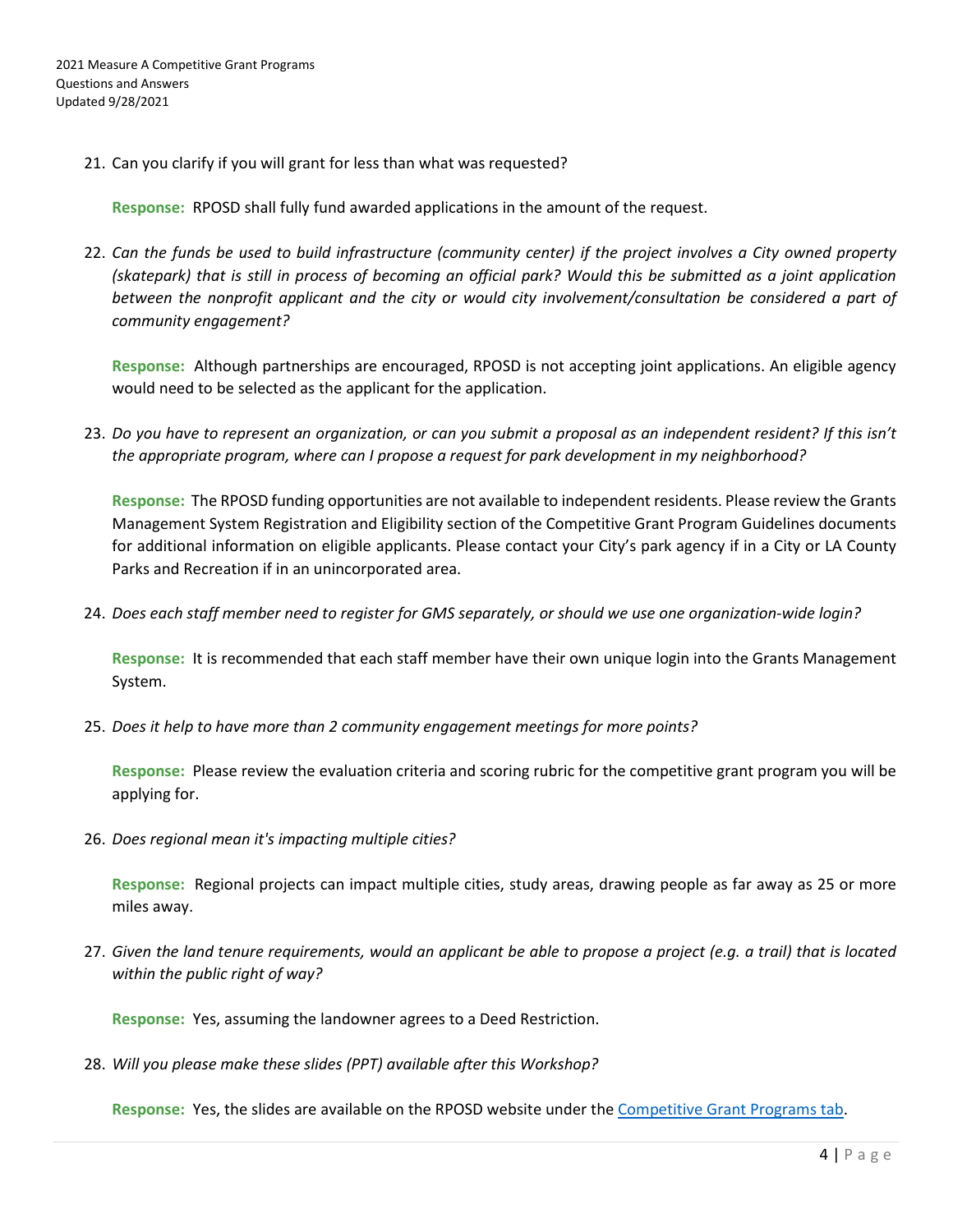29. *If a project has multiple funding sources from other state/federal grants and private foundation grants, will it score higher?*

**Response:** The number of funding sources a project has is not reflected in the scoring rubric for the Measure A Competitive Grant Programs.

30. *If a property is leased, how long does that lease term need to be to meet the land tenure requirements?*

**Response:** Projects performed on land not owned by the applicant must have an agreement with the landowner that allows the land to operated and maintained as parkland in perpetuity and must record a Deed Restriction on the property.

31. *If we have conducted community engagements within the last 36 months, but that weren't explicitly focused on Measure A funding, would these qualify as part of an application.*

**Response:** The community engagement would qualify, assuming the proposed project was the subject of the community engagement. RPOSD may require the applicant to perform additional outreach to the community to notify the community that Measure A funds are being used for the project. Documentation verifying that the community was notified would be required by RPOSD.

32. *Is there a deadline for completing the project once the grant is awarded?*

**Response:** The applicant will prepare a timeline as part of its application which will provide the dates required to complete the project, but time is of the essence.

33. *Is there a limit per awards per funding categories (for example, for jumbo grants, only 1 or 2 will be granted? vs. 50k grants will be granted to more applicants?*

**Response:** There is no limit to awards per funding category.

34. *Is there a matching funds requirement?*

**Response:** There is no matching funds requirement for these competitive grant programs.

35. *Is there a minimum size for eligible parks?*

**Response:** There is no minimum size requirement but review the evaluation criteria and scoring rubric for the competitive grant program the application is being submitted for.

36. *Regional Benefits - So if the project is located at a larger "regional" park, does that mean that it will receive more points than a smaller local park?*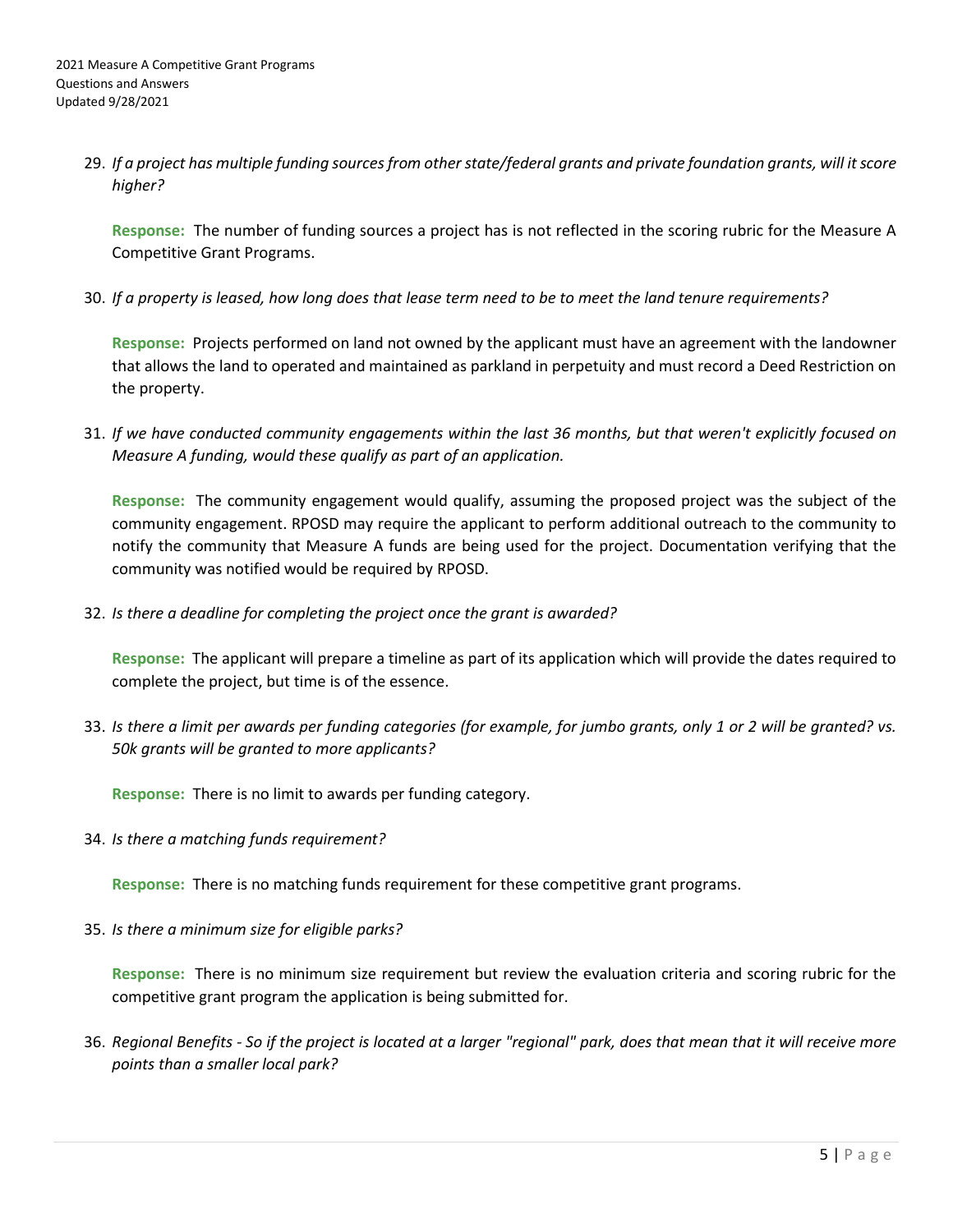**Response:** It will depend on how the applicant describes its project in detail on the evaluated questions and if it meets the goals of the program.

37. *Should we start applying to TAP now?*

**Response:** Yes, all TAP related inquiries and requests for funding should be submitted via email to [TAP@rposd.lacounty.gov.](mailto:TAP@rposd.lacounty.gov)

38. *Will three DPE meetings yield more points than two?*

**Response:** Community Outreach and Engagement meetings are a required part of the Competitive Grant program requirements but are not part of the scoring rubric for the evaluated questions.

39. Do trails take priority above other projects?

**Response:** Yes, for Category 4 applications only. For Category 4, greater priority will be given to trail and accessibility projects.

40. *Can a project submit two proposals one proposal for \$1M to cover cost of sports field and a separate proposal for \$1M for restroom facilities?*

**Response:** No. Applicants are allowed one application submission per program.

41. *We are a nonprofit cultural organization planning to transform a site into a park space with the cultural center being an arts-focused recreational center. Would this be eligible if the site is not already a designated public park?*

**Response:** The property should be designated for parks and recreation use before applying.

42. *Who makes the grant decisions?*

**Response:** RPOSD will convene an evaluation panel for each competitive grant program. The panel will be composed of a multidisciplinary team with diverse backgrounds and expertise in various aspects of park, recreation, and open space challenges and opportunities.

43. *Will the grant cover expenses that require at-grade crossing to reach a park?*

**Response:** Yes, for accessibility projects under Category 4.

44. *Would maintenance on multi-use trails qualify for the grant?*

**Response:** No, trail maintenance does not qualify for the grant program funds.

45. *If awarded, how long does the applicant have to spend the acquisition funds? (Since the max \$1M award would need to be paired with other funds to buy costly land)*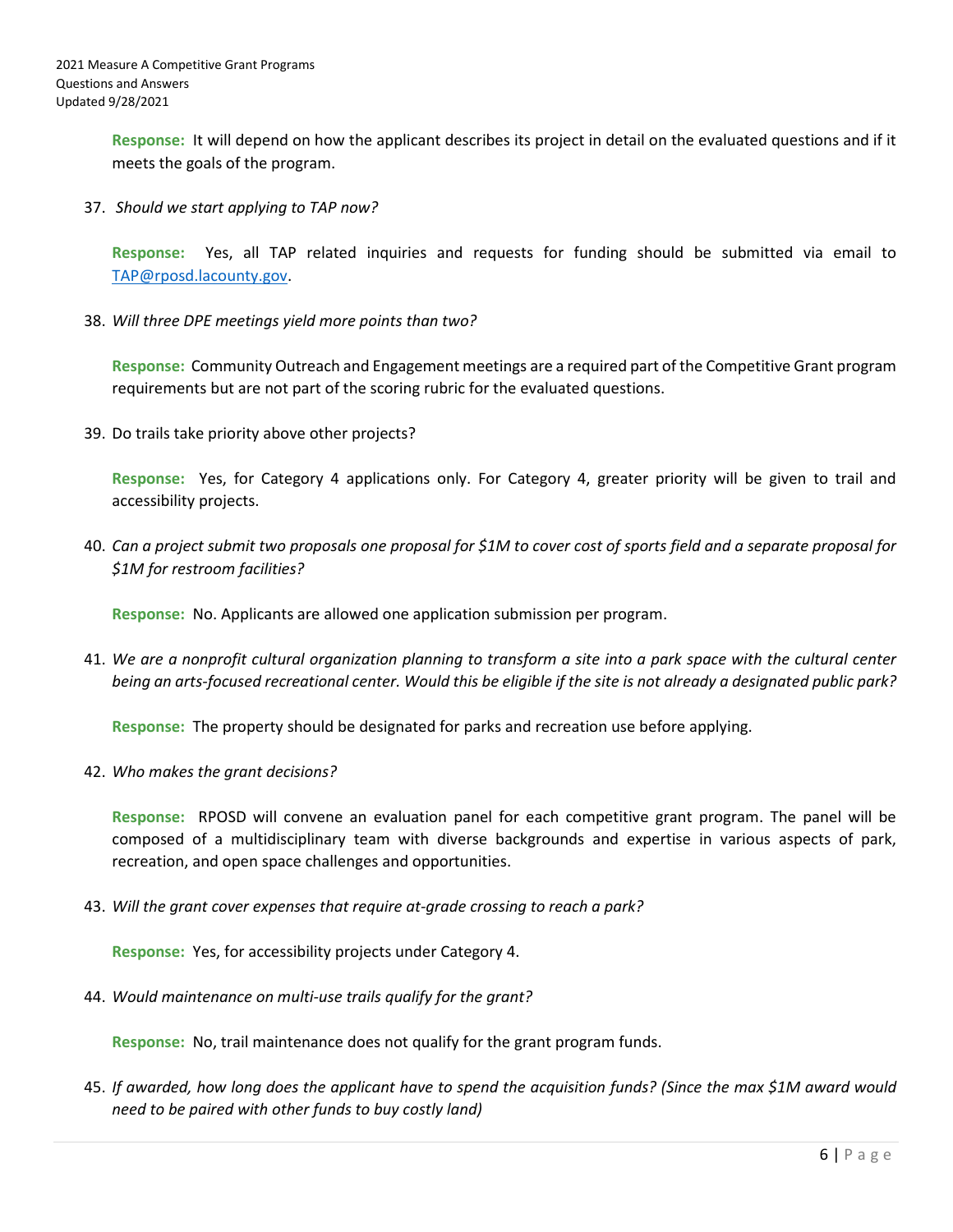**Response:** The applicant will prepare a timeline as part of their application which will provide the dates required to acquire the property, but time is of the essence.

46. *When do you project the next (future year) grant cycle to be for each of these grant programs?*

**Response:** It is anticipated that RPOSD will have additional cycles for these programs every 3 to 4 years.

47. *Are all 3 grant programs basically for land improvement?*

**Response:** Two of the grant programs are focused on parkland development projects and one is focused on parkland acquisition projects.

48. *Is there a maximum performance period (e.g. max 3 years from grant award)?*

**Response:** The applicant will prepare a timeline as part of their application which will provide the dates required to complete the project, but time is of the essence.

49. *The award size is \$50k - \$1mil, but the award sizes ranged to Jumbo \$5mil+?* 

**Response:** The RPOSD grant award range is \$50,000 up to \$1 million for each program, but each application will be placed in a total project cost category based on the total amount to perform the project. (Small, Medium, Large, Jumbo). The total project cost brackets will determine where projects will be for ranking/scoring purposes.

50. *Can proposals have a lead proposer with a team (i.e., nonprofit as lead in partnership with local municipality)?*

**Response:** Although partnerships are encouraged, RPOSD is not accepting joint applications, one eligible agency would need to be the applicant for the application.

51. *Can you explain the relationship between this grant program and the TAP?*

**Response:** Ensuring all study areas are well informed about Measure A funding opportunities such as these competitive grant programs are among the goals of the Technical Assistance Program. Detailed information on TAP is available on the RPOSD website under the Technical Assistance tab.

52. *Can one agency apply for two projects in separate categories (i.e., cat. 3 & 4)? Or is each agency limited to one total application?*

**Response:** Yes, an eligible agency can apply for one project, a different project, in each of the programs.

53. *Is the same recommendation true for this project category that Community Engagement should be completed prior to the proposal submission?*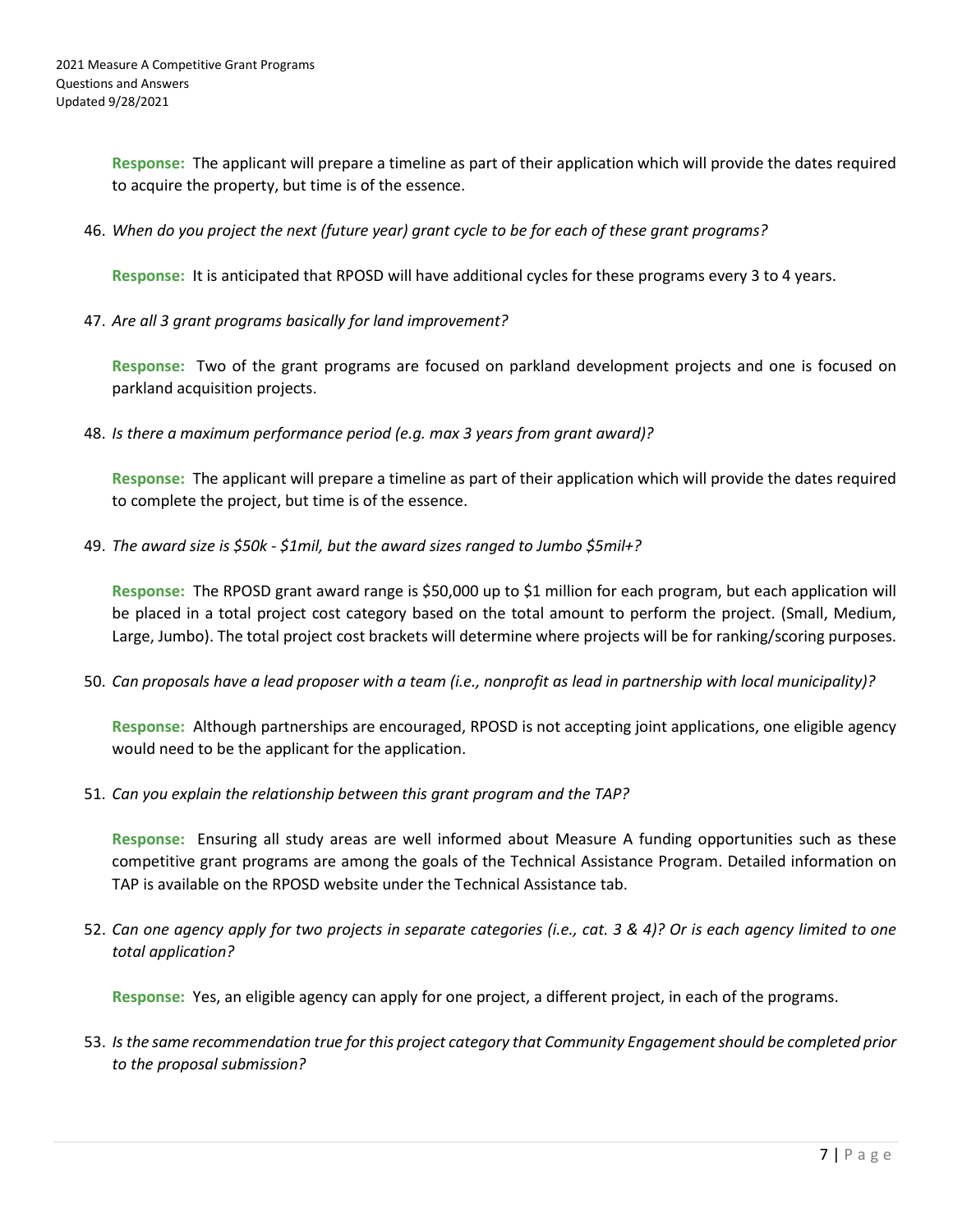**Response:** RPOSD recommends but does not require that Community Outreach and Engagement for a project be completed before submitting an application for Categories 3 and 4. For Acquisition-Only community engagement may need to be approached with unique considerations such as confidentiality, urgency, and other legal parameters.

54. *Is there a preference for new parks, trails, etc. vs. rehabilitating existing parks, trails, etc.?*

**Response:** For Category 4, please review the program goals, which state the projects should improve and connect regional recreation facilities, trails and accessibility projects. For more information, please consult your guidelines document.

55. *Seems like a common question - how do you define "project"?*

**Response:** Definition/description of the specific project/program to be funded (land to be acquired, amenity to be designed, built or refurbished, restoration of habitat, etc.) [Page XV of the Grants Administration Manual.](https://rposd.lacounty.gov/wp-content/uploads/2021/03/Measure-A-GAM-April-2021-Edition.pdf)

56. *Will RPOSD grant staff be able to give us advice on which program our project would best fit under?*

**Response:** Due to the competitive nature of the grant programs, RPOSD staff cannot provide advice/recommendations. However, grant writing help is available for eligible entities (High and Very High Need areas as defined in the 2016 Countywide Parks Needs Assessment) through the Technical Assistance Program.

57. *Are there certain areas/municipalities with a higher need or more desired to fulfill the community needs?*

**Response:** The 2016 Countywide Parks Need Assessment did establish a Park Need Level for LA County communities, as the County was divided into 188 Study Areas. Each Study Area was given a Park Need Level designation. (Very Low, Low, Moderate, High, Very High.) A minimum of 30% of the funding for each competitive grant program will be awarded to projects in High and Very High Need Study Areas.

58. *Could you discuss the Acquisition-only category and how it differs from the Natural Lands and Regional Recreation categories? The guidelines mention that the Acquisition category is an opportunity for funding "on a more frequent basis" than the other two programs. Does this mean Acquisition only funds will be available each year?* 

**Response:** The Acquisition-only category differs from Natural Lands and Regional Recreation categories as it focuses on acquiring land for projects, instead of improving, developing, or rehabilitation projects. Also, the acquisition-only program may be available more frequently due to land purchase transactions being very time sensitive.

59. *Do you all take into consideration the history of the organization? Such as their current impact?*

**Response:** In reviewing the evaluation criteria questions for each grant program, organization history and/or current impact are not part of criteria. The focus is on the evaluation of the project being proposed.

60. *What is the process for acquiring land plots that are owned by the state?*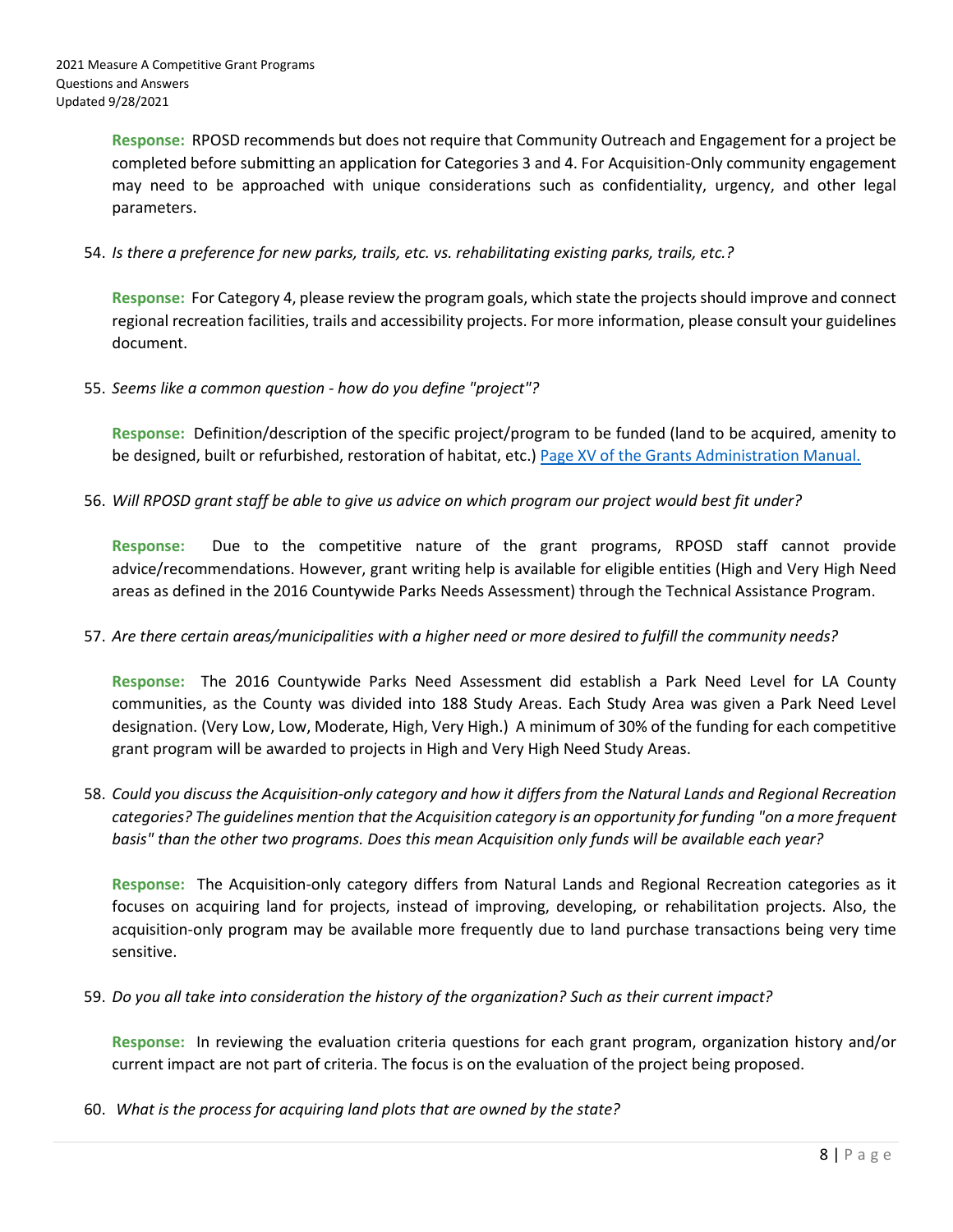**Response:** RPOSD does not know the process to acquire state owned properties. Contacting a state representative would be the best course of action to obtain information on the process.

61. *If we applied for a habitat restoration grant, would Measure A allow us to purchase plants from our own nursery? If not, could we bill labor hours spent in the nursery to produce the plants for the project?*

**Response:** No, Measure A will not allow the applicant to purchase plants from its own nursery and it cannot bill labor hours spent in the nursery to produce the plants for the project.

62. *As follow up from this nursery question: We do not own it, but alternatively, would Measure A pay for labor in the nursery to produce the plants?*

**Response:** No, Measure A will not reimburse for labor spent in the nursery to produce the plants for the project.

63. *Can deed restrictions be waived if the landowner is unwilling?*

**Response:** No, the deed restriction cannot be waived.

64. Can grantees be reimbursed for outreach time spent before the application?

**Response:** No, RPOSD will not reimburse for any expenses incurred before the execution the grant agreement.

65. *Can you confirm projects will be funded on what RPOSD has available, not what the funding ask is, correct? If so, and the funding amount is lower, can the grantee revisit the scope of work?*

**Response:** RPOSD intends to fully fund applications that are selected for award for the requested grant amounts.

66. *If CEQA is not completed at the time of application, is there a deadline on when this needs to be completed? For example, within a year of grant funding?*

**Response:** If not completed at the time of application, the applicant will need to provide a timeline for completion as part of its application.

67. *Have the municipalities park need levels been revised based upon updated park inventory submissions and/or will the May 27th park inventory update potentially change our level of need?*

**Response:** The Park Need Level for a study area could potentially change when then next Countywide Parks Needs Assessment is conducted. They are slated to be done every 8 to 10 years. The first one was conducted in 2016.

68. *We will be losing approx. 60 acres of recreation space (one park, a golf course, and open space) to the development of a new project. Would the elimination of this parkland be considered even though our City is currently categorized as "Low Need"? The loss of land will push our city acreage well below one acre per 1,000 residents.*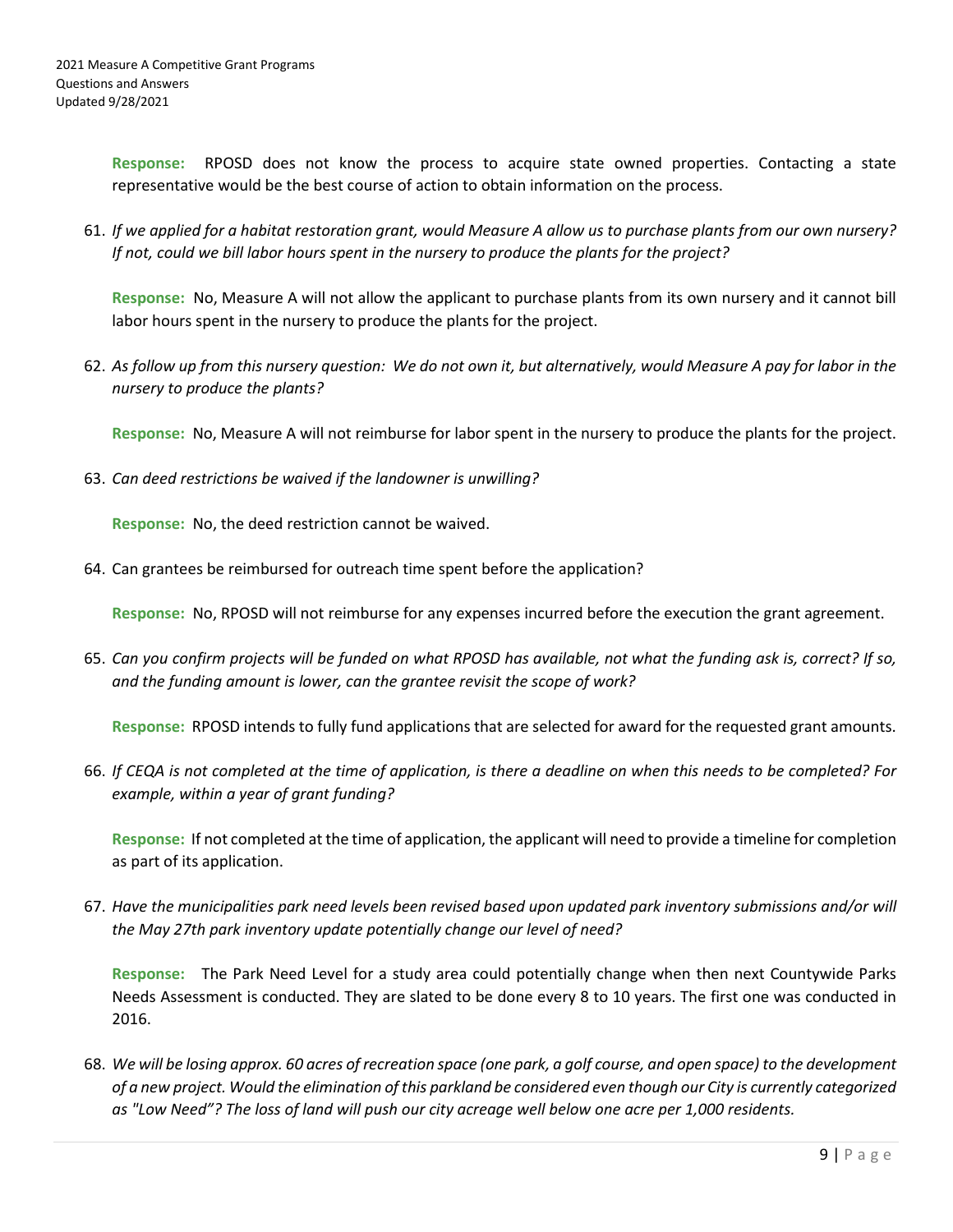**Response:** It will not be considered for this grant cycle. The Park Need Level for the City's study area could potentially change when then next Countywide Parks Needs Assessment is conducted. They are slated to be done every 8 to 10 years. The first one was conducted in 2016.

69. *Are LA County owned Golf Courses eligible for grant money? We have a potable water irrigation lake that needs to be redone as we lose water back into the ground.*

**Response:** The project as described would not qualify as a project for this grant cycle, however, other projects at a qualified golf course may be eligible.

70. *Where can we access the guidelines document?*

**Response:** The guidelines documents are available on the RPOSD website, under the [Competitive Grant Programs](https://rposd.lacounty.gov/competitive-grant-programs/)  [tab.](https://rposd.lacounty.gov/competitive-grant-programs/)

71. *What is the time period for this grant?*

**Response:** The application filing period started on April 30, 2021, and end on October 28, 2021, at 10:00 am. If awarded grant funding, the time period allowed to complete the project will be based on the project timeline submitted by the applicant as part the application process.

72. *If an organization scores zero on the Level of Need, they can still apply since this is only one of the scoring criteria, right?*

**Response:** Yes, the organization can still apply.

73. *If the project involves acquisition, is there a percentage of the award that must go to improvements compared to acquisition cost?*

**Response:** No, there is no specific percentage required, a minimum of 75% of the grant award must used for acquisition and/or construction/development costs.

74. *How is the prioritization of communities highest in need being incorporated into the scoring process or final awarding of grants?* 

**Response:** 30% of the grant funding is being set-aside for projects in High or Very High Need Study Areas in each competitive grant program. Also, the scoring rubric for each competitive grant program awards points for projects in High or Very High Need Study Areas.

75. *How much funding will be available for TAP, e.g., consulting or planning and design work?*

**Response:** Up to \$1 million dollars will be available for the Technical Assistance Program.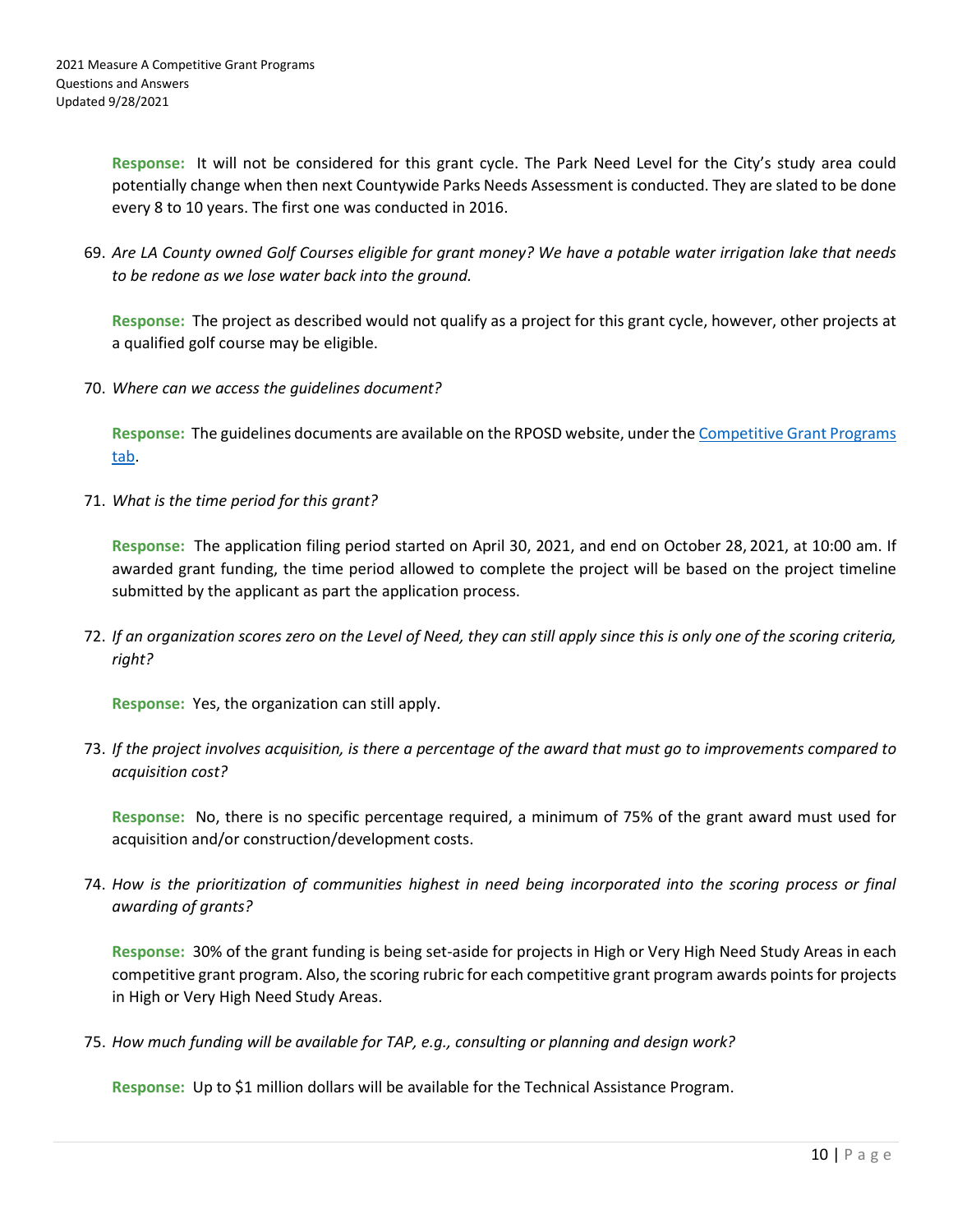76. *Is entering our name in the chat box being used to confirm attendance? It is required to attend a workshop?*

**Response:** We are using the roll call for tracking purposes. RPOSD is excited to see who attends our workshops. The workshop is not mandatory but highly recommended and workshop presentation materials are posted to the RPOSD website.

77. *The guidelines state one project per applicant, but the discussion just now was that separate projects could apply to the program. Please clarify?*

**Response:** One application submission is allowed per eligible applicant per program. (Three different programs, three different projects.)

78. *What happens to the grant projects timelines and budgets if the competitive grant program award process goes beyond the projected January 2022 awards? Will there be an opportunity to renegotiate project milestone and dollar amounts?*

**Response:** If grant awards go beyond projected January 2022, grant award amounts will not change, but RPOSD may consider project milestone adjustment case-by-case.

79. *Will the Measure A Competitive Grant programs allow for a fiscal sponsor under the nonprofit organization eligibility?*

**Response:** Fiscal sponsors will be allowed if they meet the applicant eligibility requirements for a nonprofit organization.

80. *Are you allowing zoom meetings for community engagement? Will they be treated equally than in person meetings? Hypothetically, if the Public Health Dept announced an end to COVID restrictions tomorrow, would Zoom meetings no longer be accepted...only in person?*

**Response:** RPOSD will continue to allow virtual meetings to be treated equal to as in-person meetings through December 31, 2021, to meet Community Outreach and Engagement requirements.

81. *Are Rec and Parks entities the only eligible sponsors for these types of projects?*

**Response:** Please review the Grants Management System Registration and Eligibility section of the Guidelines for the Competitive Grant Program of interest. Eligible applicants include Public Agencies, Nonprofit Organizations, and Schools. The guidelines will provide more detail on eligibility.

82. Are sustainable land use projects like multi-use agriculture/community demonstration spaces eligible? Demonstration spaces that educate community around fire resiliency/community compost/native plant nursery eligible?

**Response:** Depends on if the project can meet all the minimum grant program requirements like land access and tenure. Please review the Program Goals in the Guidelines for the Competitive Grant Program of interest.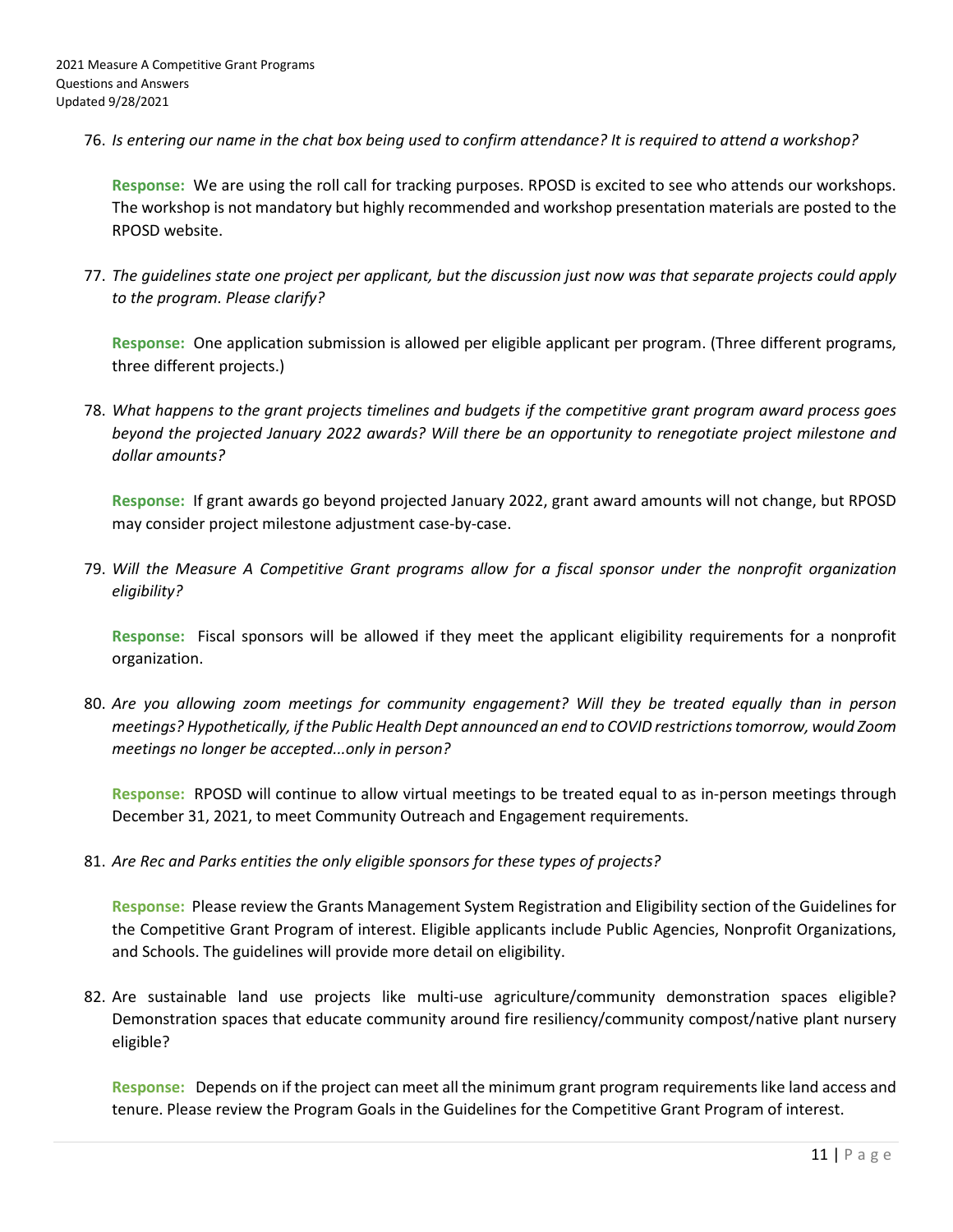83. *If a project is in a moderate need area but serves high need areas, how do they get points for that?*

**Response:** The Evaluation Criteria Questions for Level of Need require the project to be located in a High or Very High Need Study Area to receive Level of Need points. The project potentially could receive points for the other evaluated questions.

84. *Does Measure A provide any funding for programming to access natural lands, parks, or the coast?*

**Response:** Measure A has a Recreation Access Program. Application filing periods to be determined and announced in the future.

85. *For Water Conservation and Protection (stormwater) projects; is there a requirement to be in 'close' proximity to local beaches or nature lands? If yes, what is the proximity requirement (i.e. within 1 mile, etc.)?*

**Response:** No proximity requirement for water conservation and protection projects.

86. *If we want to acquire land to add to an existing regional park, which category of grant should we use?*

**Response:** Review the grant guidelines for the Regional Recreation Facilities, Multi-Use Trails and Accessibility Grant Program.

87. *Is unincorporated LA County eligible for this grant? Like Topanga, which is unincorporated LA County?*

**Response:** Proposed projects in the unincorporated areas of LA County are potentially eligible assuming they meet all the minimum requirements of the Competitive Grant Program of interest.

88. *Can this grant be used for preliminary work on the project, analysis of existing structures, CEQA, design of new structures, etc.?*

**Response:** Up to 25% of a grant award can be used for soft costs expenses incurred on or after the date of grant agreement execution, prior to the mobilization stage of the project.

89. *Why are MUGA's no longer allowed?*

**Response:** Recorded Deed Restrictions align better with the in-perpetuity requirements RPOSD has for operating and maintaining projects funded by RPOSD grants.

90. *Would a schoolyard greening project, led by a non-profit organization in partnership with the school district, be an eligible project? What kind of partnership/land tenure documents would be required, and are there any joint use or public access requirements to be aware of?*

**Response:** Depends on if the project meets all the minimum requirements for the Competitive Grant Program of interest, like the Deed Restriction recordation requirement. The school site is required to allow public use and